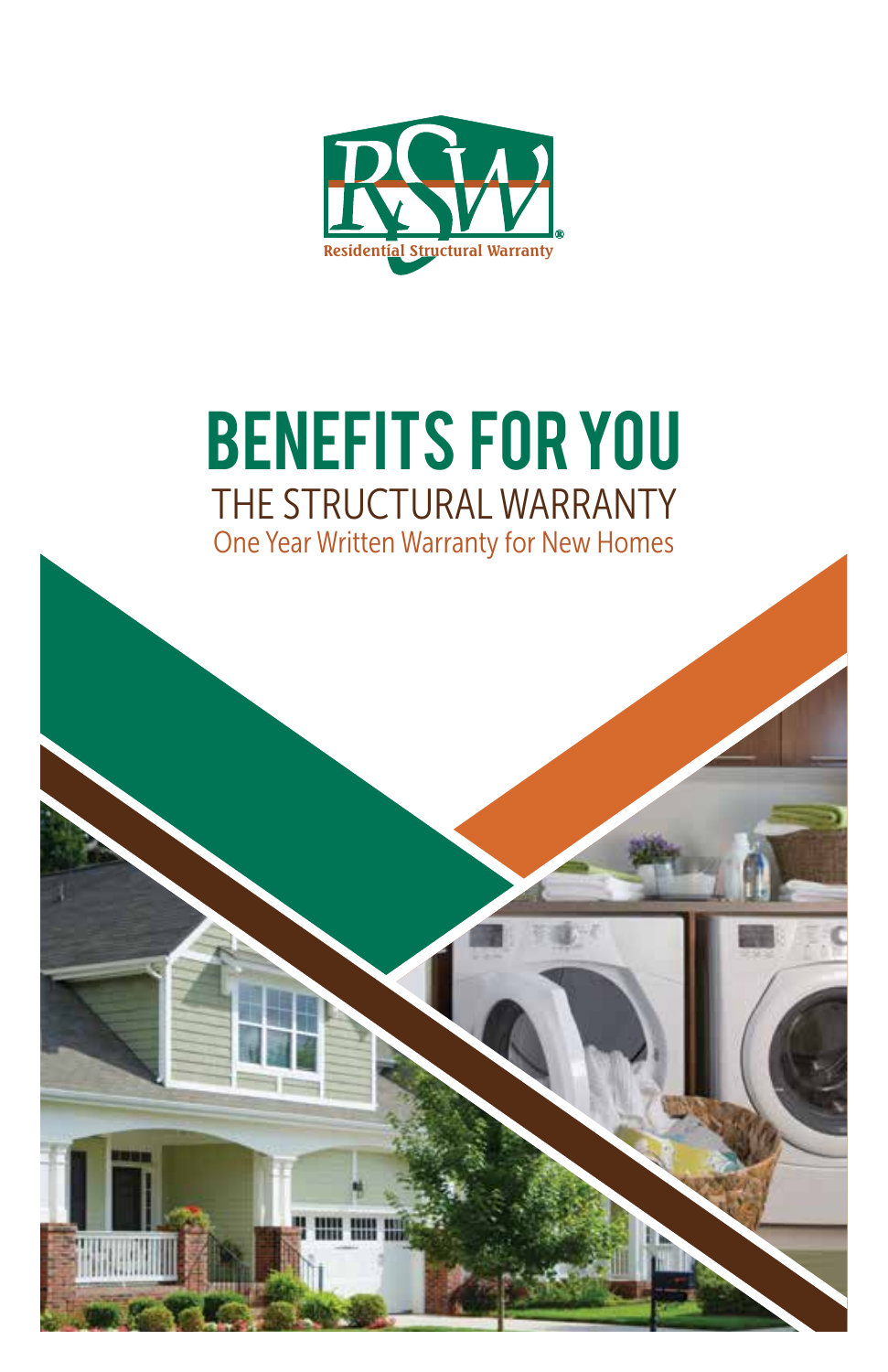

# $\text{FAQ'S} \geq \text{ANSWERS}$  to Frequently Asked Questions

## **I'm extremely busy and think warranties cost too much. Why should I consider RSW?**

How about the lowest cost warranty in the Industry!

### **How low is low?**

The administrative fee is only \$25 per home.

### **What do I get for only \$25?**

First, the warranty clearly designates the structural elements being warranted. Next, the built-in dispute resolution process has a proven success record in resolving conflicts between builders and buyers. Plus, you can competitively market your homes with a third party warranty for only \$25. And you're able to limit your liability.

## **What value does it offer my buyers?**

- They get a written warranty instead of an implied one.
- Their warranty remains in effect even if something happens to you.
- They can renew their RSW warranty for longer term benefits. RSW is the warrantor after the first year.

# **I'm still skeptical. What about hidden costs, paperwork and the fine print?**

The only other cost you have is the annual membership fee of \$295. As for paperwork, you fill out an enrollment form for each home and give your buyer the warranty. Believe us when we say it is really simple. There is no fine print. The program is straightforward and provides a positive impact for your business.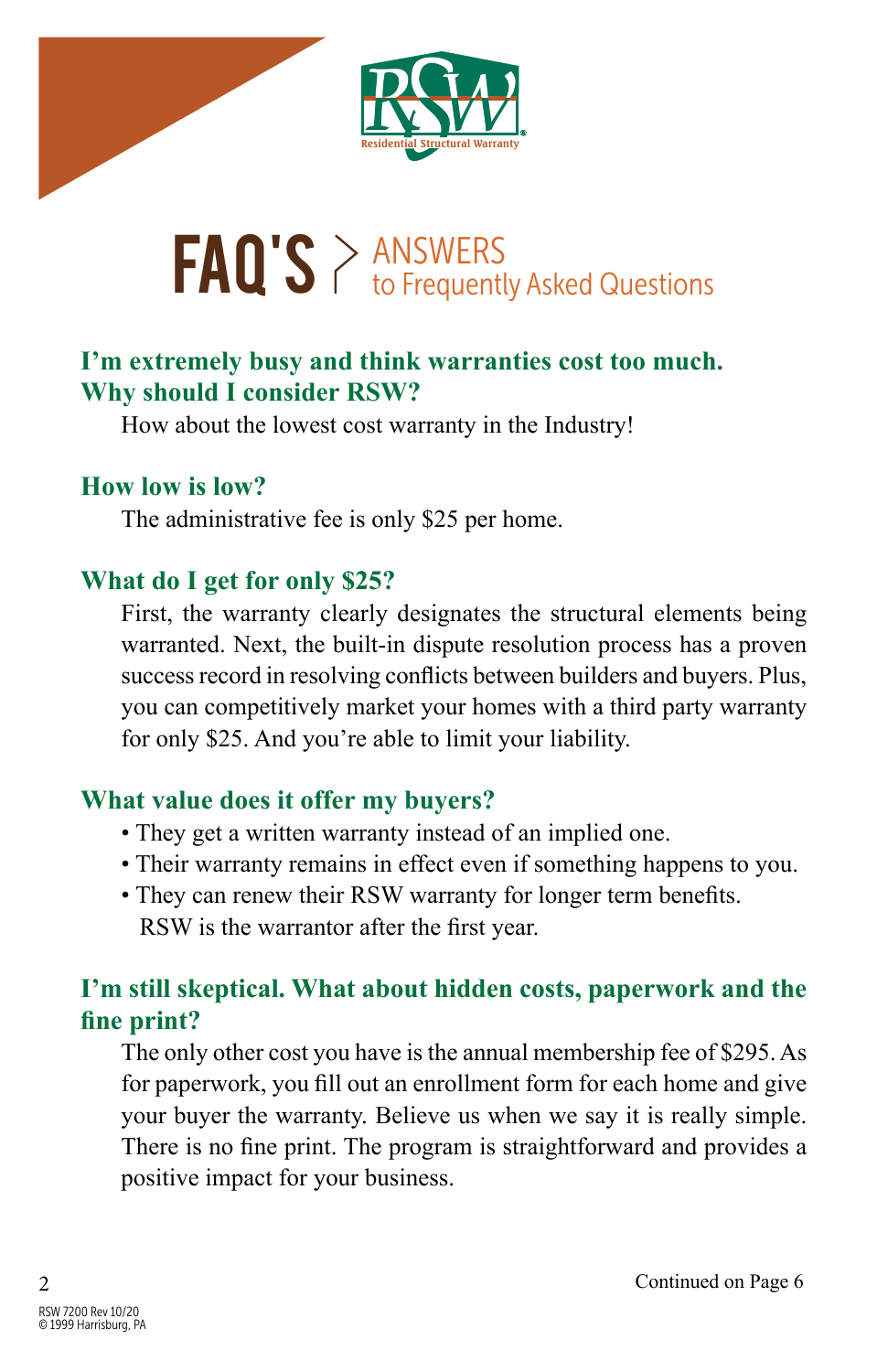# **Membership Application**

5300 Derry Street • Harrisburg, PA 17111 Phone: 1-800-247-1812 www.rwcwarranty.com

 $C + 1$ 

hural Warrants

Complete & send a signed copy to RSW with the \$295 Membership Fee.

| Part I                                                                 |                                                   |      |     |                                |     |
|------------------------------------------------------------------------|---------------------------------------------------|------|-----|--------------------------------|-----|
| Company Name                                                           |                                                   |      |     |                                |     |
| <b>Contact Person</b>                                                  |                                                   |      |     |                                |     |
| Street                                                                 |                                                   | City |     | <b>State</b>                   | Zip |
| Phone                                                                  |                                                   |      | Fax |                                |     |
| E-mail Address                                                         |                                                   |      |     |                                |     |
| Name of Commercial General Liability Carrier (CGL) and Expiration Date |                                                   |      |     |                                |     |
| Principals (Majority Stockholders)                                     |                                                   |      |     | <b>Social Security Numbers</b> |     |
|                                                                        |                                                   |      |     |                                |     |
| Projected Number Homes Built<br>in the next 12 months                  |                                                   |      |     |                                |     |
| Average Sales Price                                                    |                                                   |      |     |                                |     |
| Type of Company:                                                       |                                                   |      |     |                                |     |
| Sole Proprietorship<br>SCorporation<br>$\Box$ LLC                      | Corporation<br>$\Box$ Partnership<br>$\Box$ Other |      |     |                                |     |
| Office Use Only:<br>AE:                                                |                                                   | ARD: |     | Approval Date:                 |     |

3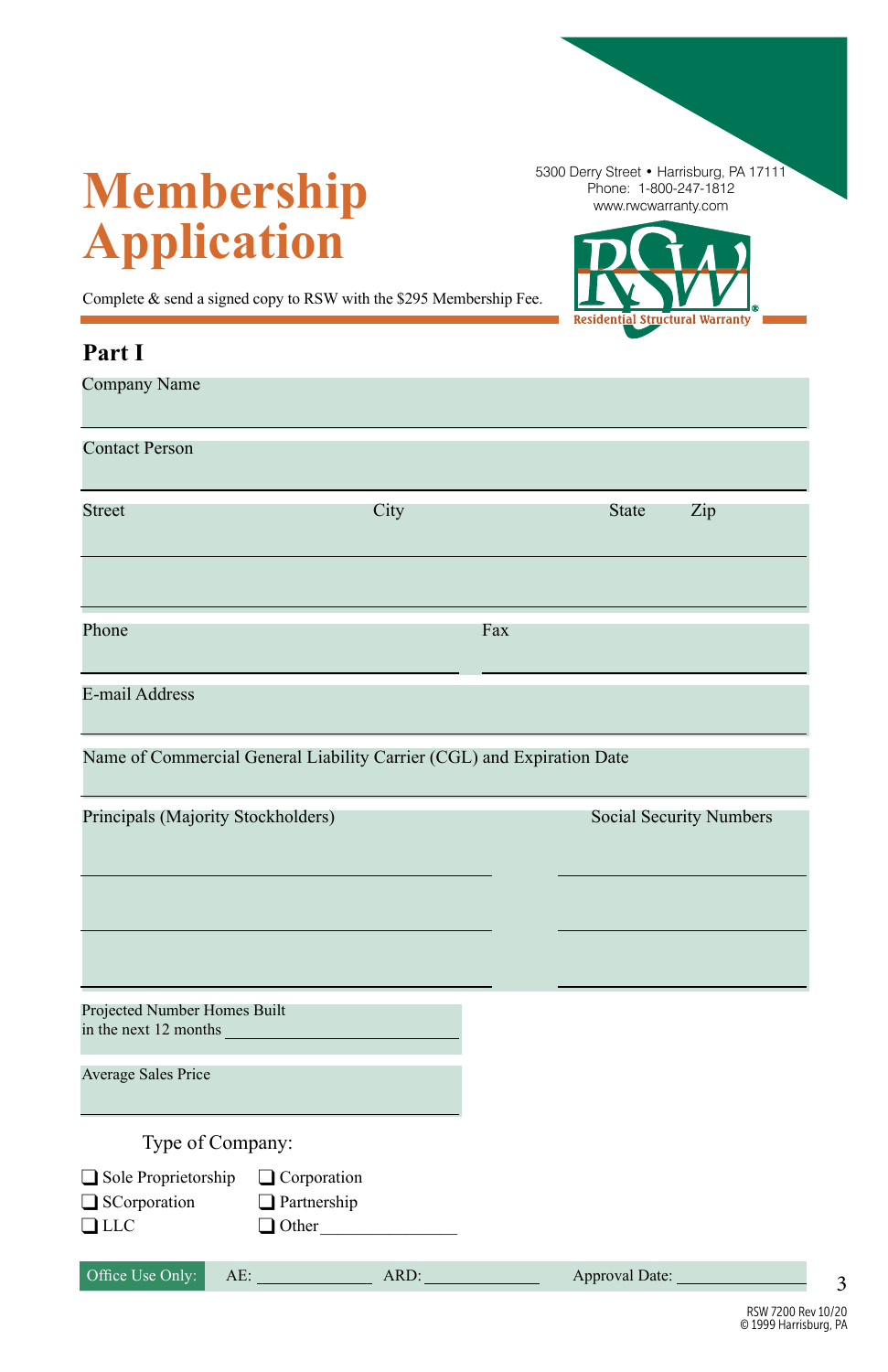### **Part II. Membership Agreement**

Residential Structural Warranty (RSW) and the Builder (Member), intending to be legally bound, in consideration of the mutual promises contained herein, covenant and agree as follows:



- A. Membership Terms
	- 1. Member represents that all information supplied to RSW is true and correct.
	- 2. RSW has accepted Member as a registered member of the RSW program.
		- 3. Member has paid its nonrefundable membership

fee.

- 4. Member agrees to abide by the rules and regulations applicable to the Program.
- 5. The term of this Agreement shall be for twelve (12) months from the date of execution by RSW.
- 6. Prior to the expiration of the term of this Agreement, Member may apply for renewal.
- B. Home Warranties
	- 1. The administrative fee for each home enrolled shall be \$25.00.
	- 2. The RSW Warranty is not available for condominiums.
	- 3. Member shall abide by procedures established by the program including submitting homes within 30 days of closing.
	- 4. For each home submitted to RSW, Member shall deliver an RSW Warranty book #7300 to the purchaser at closing.
	- 5. Member must be in good standing and homes must be enrolled according to the procedures established by RSW in order for a validation sticker to be issued to the purchaser.
- C. Representations and Obligations
	- 1. Member is authorized to use the RSW logo in its business, represent that it is a member of the RSW program and use printed materials published by RSW. Additional references to RSW are to be approved in writing in advance of their use.
	- 2. Member shall perform all obligations as set forth in the RSW warranty without the necessity of RSW intervention.
	- 3. Member shall construct all homes in conformity with the International Building Code (IRC).
	- 4. Member shall notify RSW in writing of any symptoms or occurrences of structural issues which he/she is made aware of during the first year of the warranty.

4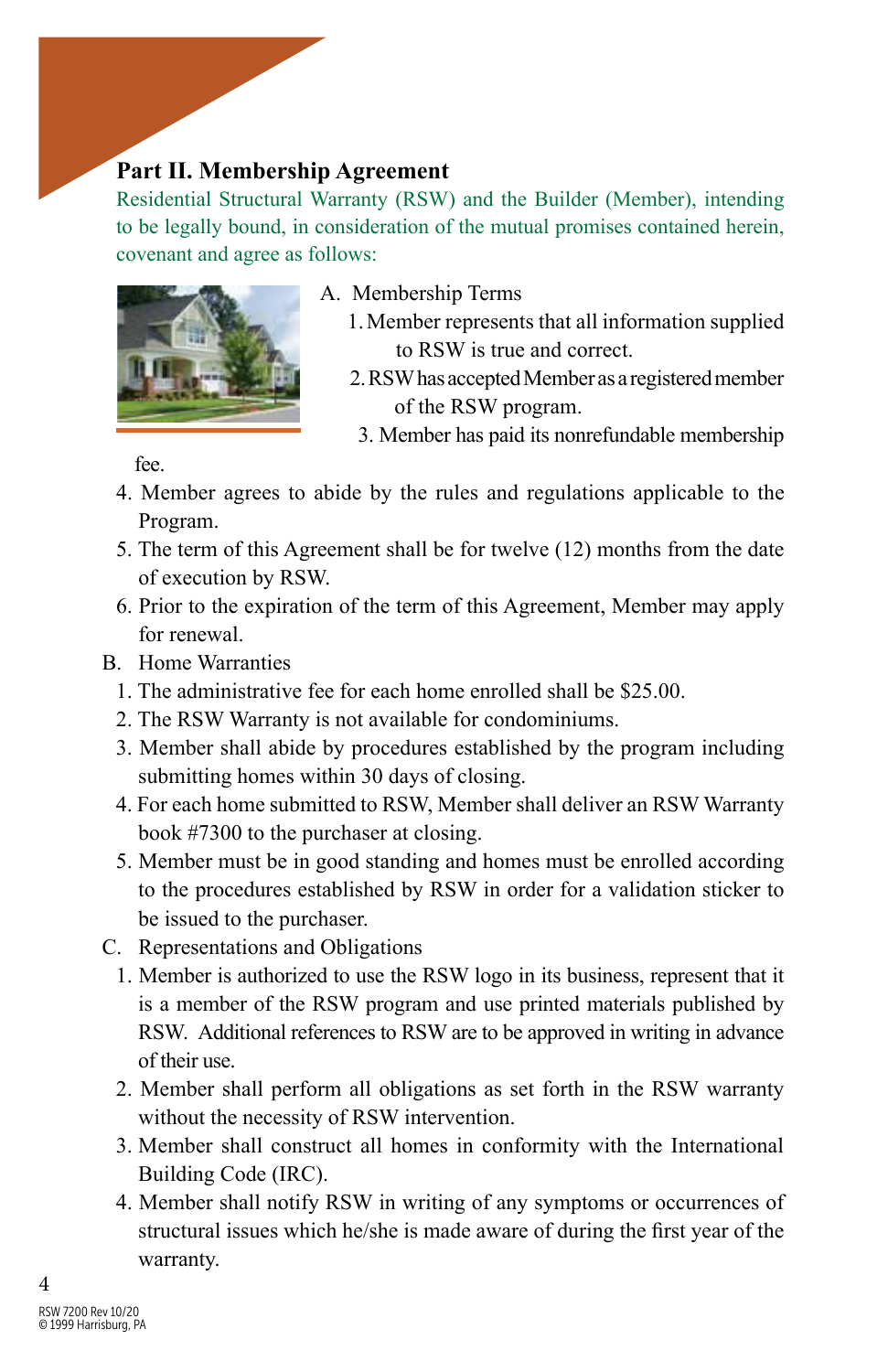- D. Resolving Warranty Issues
	- 1. Member shall cooperate fully in the warranty resolution process.
	- 2. If requested, Member shall furnish copies of the design of the home, tests and reports relating to soil, engineering and drainage, and customer service files.
	- 3. If the purchaser requests arbitration as provided for in the warranty, Member shall have a representative present at the hearing. Member agrees to be bound by an arbitrator's decision,
	- 4. Arbitration fees shall initially be paid by the purchaser but may be the responsibility of the Member if the arbitrator so indicates. Some areas specifically state that the payment of arbitrations fees is the responsibility of the Member.
- E. Provisions of this Agreement
	- 1. If requested, Member shall assign to RSW any rights which it may have against any entity which are related to a warranty obligation.
	- 2. Expectations for timely performance of warranty related matters may be delayed by an event not caused by the Member or RSW. Events may include (but not be limited to) war, riot, civil commotion, governmental conduct, acts of God, or the public enemy.
	- 3. This Agreement contains the entire understanding of the Member and RSW. It may be altered or amended only by a document signed by both parties.
	- 4. Should legal action arise regarding this Agreement, the substantially prevailing party shall be reimbursed for reasonable attorney fees.
	- 5. Should any provision of this Agreement be determined by a court of competent jurisdiction to be unenforceable, that determination will not affect the validity of the remaining provisions.
	- 6. Member acknowledges that RSW is not an insurer.
	- 7. This Agreement shall be interpreted and enforced in accordance with the laws of the state in which Member maintains its principal place of business.

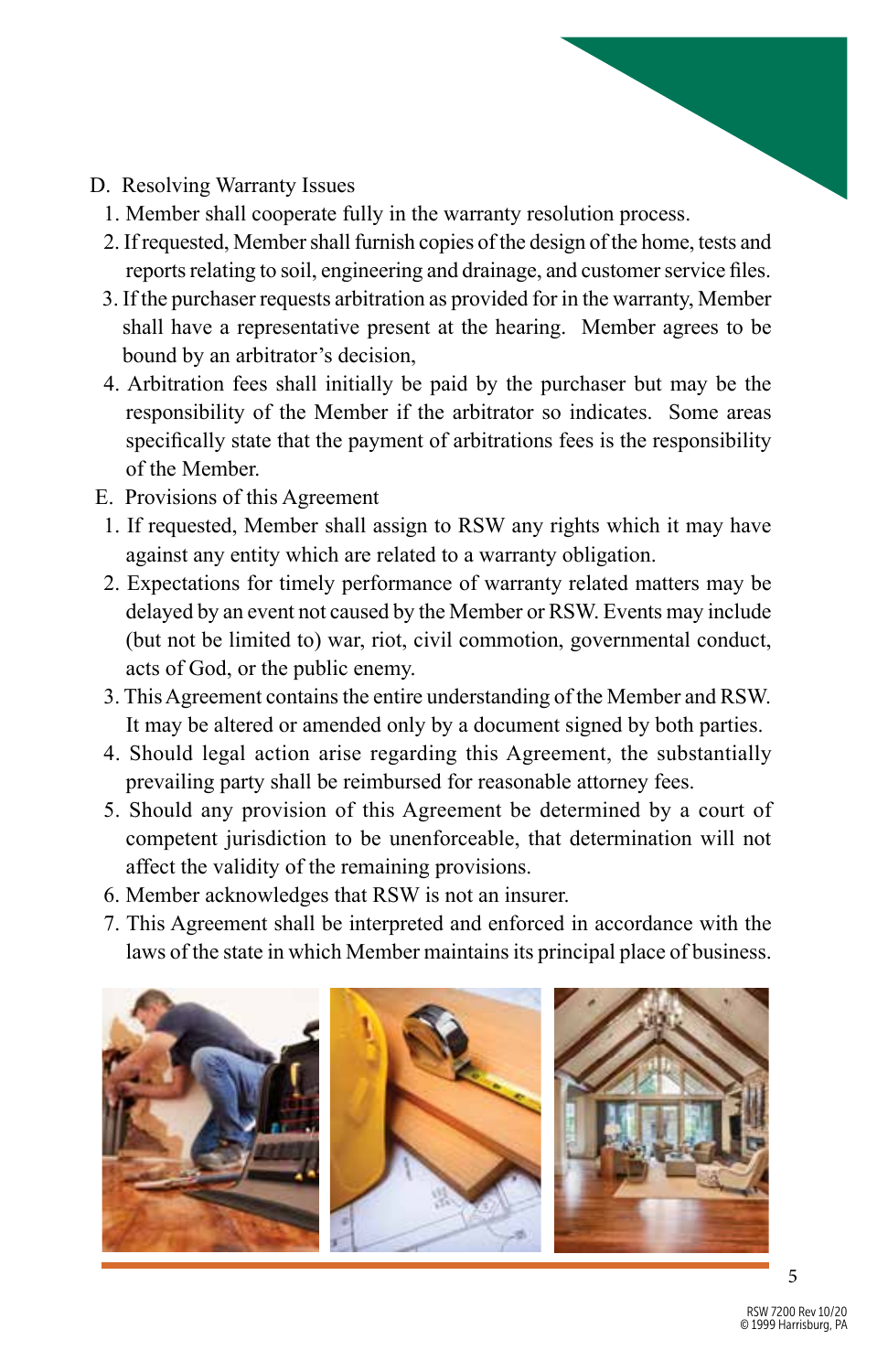- 8. This Agreement is binding on the parties, their heirs, executors, administrators, successors and assigns.
- 9. Legal notices must be in writing and sent by certified mail, postage prepaid, to the recipient at the address designated by each party.
- 10. Failure of either party to insist upon compliance with any provision of this Agreement shall not constitute a waiver of the provision.
- 11. Whenever appropriate, the use of one gender includes all genders and the singular includes the plural.
- 12. Terms not defined in this Agreement shall have the meanings ascribed in the RSW Warranty book.
- 13. This Agreement does not create an agency. Member has no authority to bind or obligate RSW.
- 14. Member agrees to indemnify and hold RSW harmless against any losses, costs, or expenses resulting from a breach of this Agreement. This includes but is not limited to failure to enroll homes properly, unauthorized representations related to the RSW program or failure to perform warranty obligations established by the RSW Warranty program.
- 15. Member agrees to maintain all terms of this Agreement in confidence and not to disclose its terms to any person or entity.

*I authorize credit reporting agencies to make available to RSW any information in their possession. I attest that all information provided in this application is true and correct. I understand that I am personally responsible for any loss incurred by RSW as a result of falsified information.*

This Agreement is between Residential Structural Warranty, 5300 Derry Street,

\_\_\_\_\_\_\_\_\_\_\_\_\_\_\_\_\_\_\_\_\_\_\_\_\_\_\_\_\_\_\_\_\_\_\_\_\_\_ \_\_\_\_\_\_\_\_\_\_\_\_\_\_\_\_\_\_\_

\_\_\_\_\_\_\_\_\_\_\_\_\_\_\_\_\_\_\_\_\_\_\_\_\_\_\_\_\_\_\_\_\_\_\_\_\_\_ \_\_\_\_\_\_\_\_\_\_\_\_\_\_\_\_\_\_\_

Harrisburg, PA 17111 and

Company Name

\_\_\_\_\_\_\_\_\_\_\_\_\_\_\_\_\_\_\_\_\_\_\_\_\_\_\_\_\_\_\_\_\_\_\_\_\_\_\_\_\_\_\_\_\_\_\_\_\_\_\_\_\_\_\_\_\_\_\_\_\_\_\_\_ Complete Address

Signature and Title of Principal or Corporate Officer Date

RSW Representative Date

6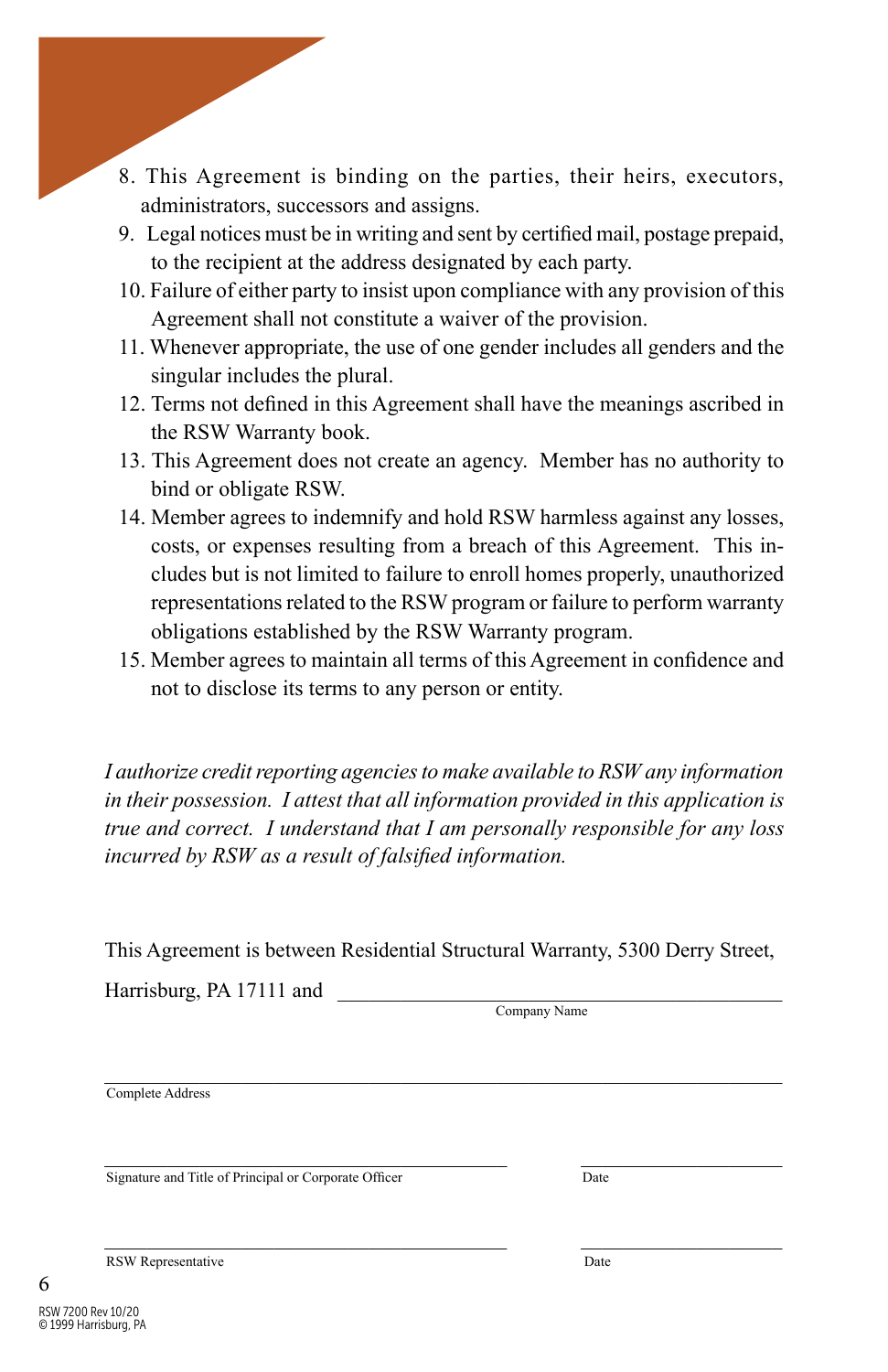# $\text{FAQ'S} \geq \text{ANSWERS}$  to Frequently Asked Questions

### **In the past, 10 year warranty programs wanted financial data. What does RSW want?**

Simply your "O.K." to run a credit check. No financial statements or other sureties are required.

#### **Is RSW a stable and reputable program?**

RSW is a sister company of RWC, the largest provider of 10 year new home warranties nationwide. Founded in 1981, RWC is stable, reputable and the leader in the industry. RWC & RSW are managed by the same experienced team of experts.

#### **OK, what's the best way to get details about this unique Warranty?**

Just give us 20 minutes. We won't waste your time and we will answer all your questions, show you the complete process and prove the RSW warranty is all we say it is. You'll either be convinced or else say "No thanks." No obligations. Call the Sales Department at 1-800-247-1812 ext. 2149 or go online: www.rwcwarranty.com, select "Builders", then "Residential Structural Warranty Program".